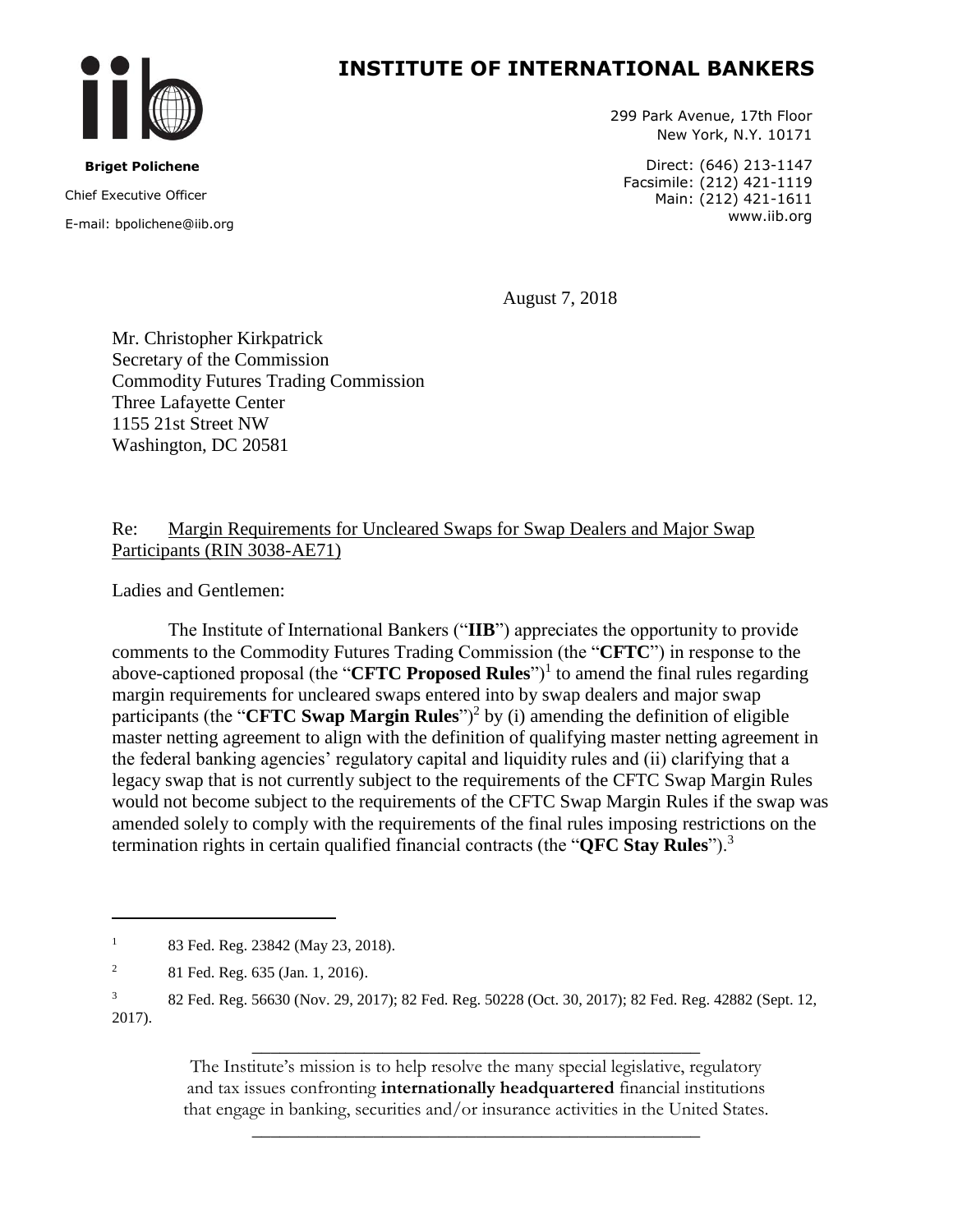

 $\overline{\phantom{a}}$ 

# **INSTITUTE OF INTERNATIONAL BANKERS**

We appreciate the CFTC's efforts to clarify the treatment of amendments made to comply with the QFC Stay Rules under the CFTC Swap Margin Rules. We request the CFTC, in consultation with the Prudential Regulators, $4$  to revise the CFTC Proposed Rules in accordance with the IIB's comments on the Prudential Regulators' proposed amendments to the Prudential Regulators' version of the swap margin rules (the "**PR Proposed Rules**"), which we have attached to this letter for consideration by the CFTC. Because the substance of the CFTC Proposed Rules and the PR Proposed Rules is highly aligned, these comments apply equally to the CFTC Proposed Rules. We also request the CFTC to coordinate with the Prudential Regulators to ensure that the revisions are made to both the CFTC Proposed Rules and the PR Proposed Rules so that the substantive requirements of each rule remain consistent.

\* \* \*

IIB appreciates the consideration of these matters by the CFTC. Please do not hesitate to contact the undersigned at (212) 421-1611 with any questions regarding this letter.

Respectfully submitted,

Briger Policheae

Briget Polichene Chief Executive Officer Institute of International Bankers

\_\_\_\_\_\_\_\_\_\_\_\_\_\_\_\_\_\_\_\_\_\_\_\_\_\_\_\_\_\_\_\_\_\_\_

<sup>4</sup> "**Prudential Regulators**" refers to the Board of Governors of the Federal Reserve System, the Office of the Comptroller of the Currency, the Federal Deposit Insurance Corporation, the Federal Housing Finance Agency and the Farm Credit Administration.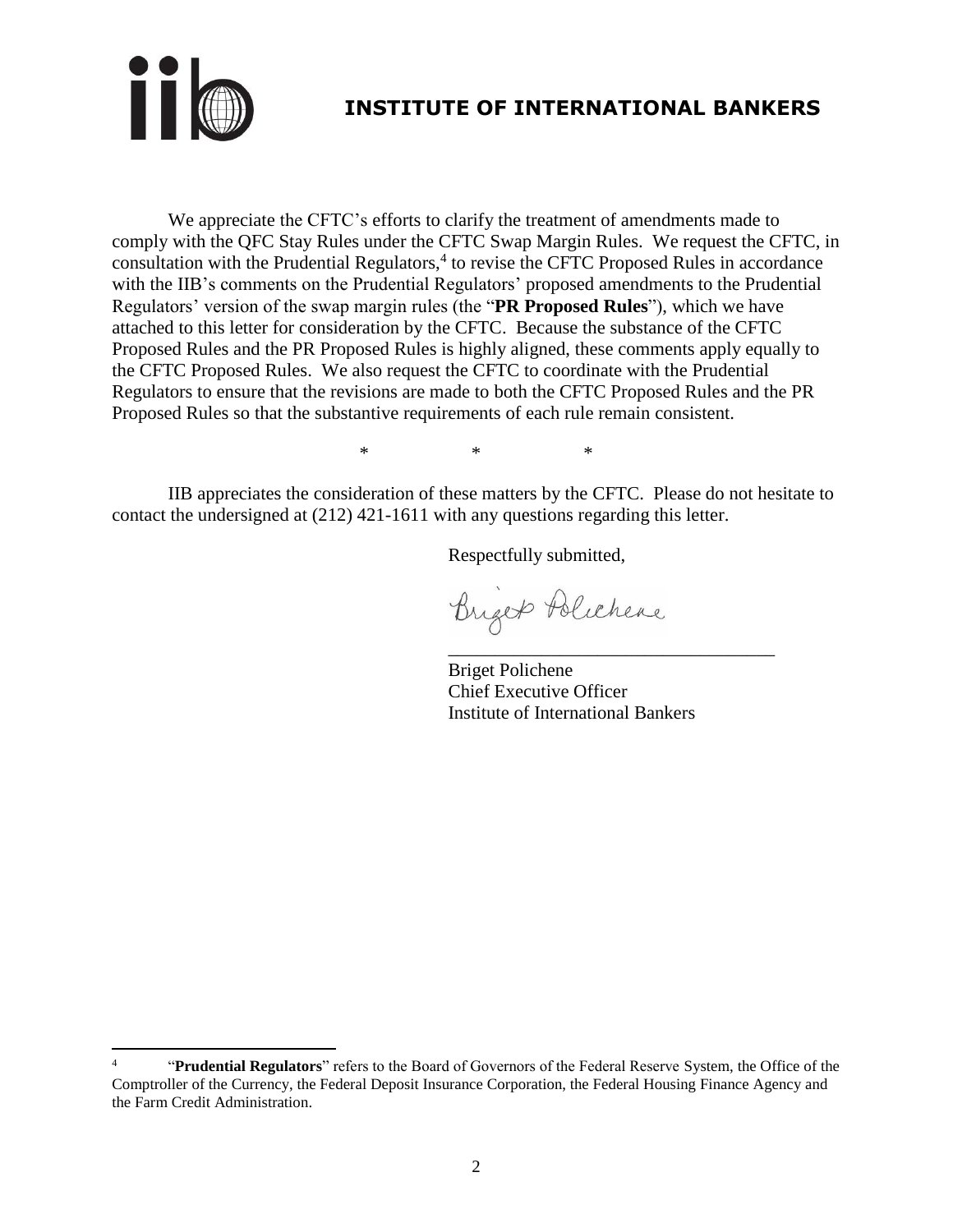

 **Richard Coffman** General Counsel E-mail: rcoffman@iib.org

### **INSTITUTE OF INTERNATIONAL BANKERS**

299 Park Avenue, 17th Floor New York, N.Y. 10171 Direct: (646) 213-1149 Facsimile: (212) 421-1119 Main: (212) 421-1611 www.iib.org

April 18, 2018

Legislative and Regulatory Activities Division Office of the Comptroller of the Currency 400 7<sup>th</sup> Street SW Suite 3E-218 Washington, DC 20219

Robert E. Feldman, Executive Secretary Attention: Comments/RIN 3064-AE70 Federal Deposit Insurance Corporation 550 17th Street NW Washington, DC 20429

Barry F. Mardock, Deputy Director Office of Regulatory Policy Farm Credit Administration 1501 Farm Credit Drive McLean, VA 22102-5090

Ann E. Misback, Secretary Board of Governors of the Federal Reserve System 20th Street and Constitution Avenue NW Washington, DC 20551

Alfred M. Pollard, General Counsel Attention: Comments/RIN 2590-AA45 Federal Housing Finance Agency Eighth Floor 400 7<sup>th</sup> Street SW Washington, DC 20219

Re: Margin and Capital Requirements for Covered Swap Entities (OCC Docket ID OCC-2018-0003); (FRB Docket No. R–1596; RIN 7100 AE-96); (FDIC RIN 3064-AE70); (FHFA RIN 2590–AA92)

Ladies and Gentlemen:

 $\overline{a}$ 

The Institute of International Bankers ("**IIB**") appreciates the opportunity to provide comments to the Prudential Regulators<sup>1</sup> in response to the above-captioned proposal (the "Proposed Rule")<sup>2</sup> to amend the final rules regarding margin requirements for uncleared swaps entered into by swap dealers and major swap participants (the "**Swap Margin Rules**")<sup>3</sup> by

<sup>3</sup> 80 Fed. Reg. 74840 (Nov. 30, 2015).

The Institute's mission is to help resolve the many special legislative, regulatory and tax issues confronting **internationally headquartered** financial institutions that engage in banking, securities and/or insurance activities in the United States.

\_\_\_\_\_\_\_\_\_\_\_\_\_\_\_\_\_\_\_\_\_\_\_\_\_\_\_\_\_\_\_\_\_\_\_\_\_\_\_\_\_\_\_\_\_\_\_\_\_\_\_\_\_\_\_\_\_\_\_\_\_\_\_\_\_\_\_

\_\_\_\_\_\_\_\_\_\_\_\_\_\_\_\_\_\_\_\_\_\_\_\_\_\_\_\_\_\_\_\_\_\_\_\_\_\_\_\_\_\_\_\_\_\_\_\_\_\_\_\_\_\_\_\_\_\_\_\_\_\_\_\_\_\_\_

<sup>1</sup> In this letter, "**Prudential Regulators**" refers to the Board of Governors of the Federal Reserve System (the "**Board**"), the Office of the Comptroller of the Currency, the Federal Deposit Insurance Corporation, the Federal Housing Finance Agency and the Farm Credit Administration.

<sup>&</sup>lt;sup>2</sup> 83 Fed. Reg. 7413 (Feb. 21, 2018).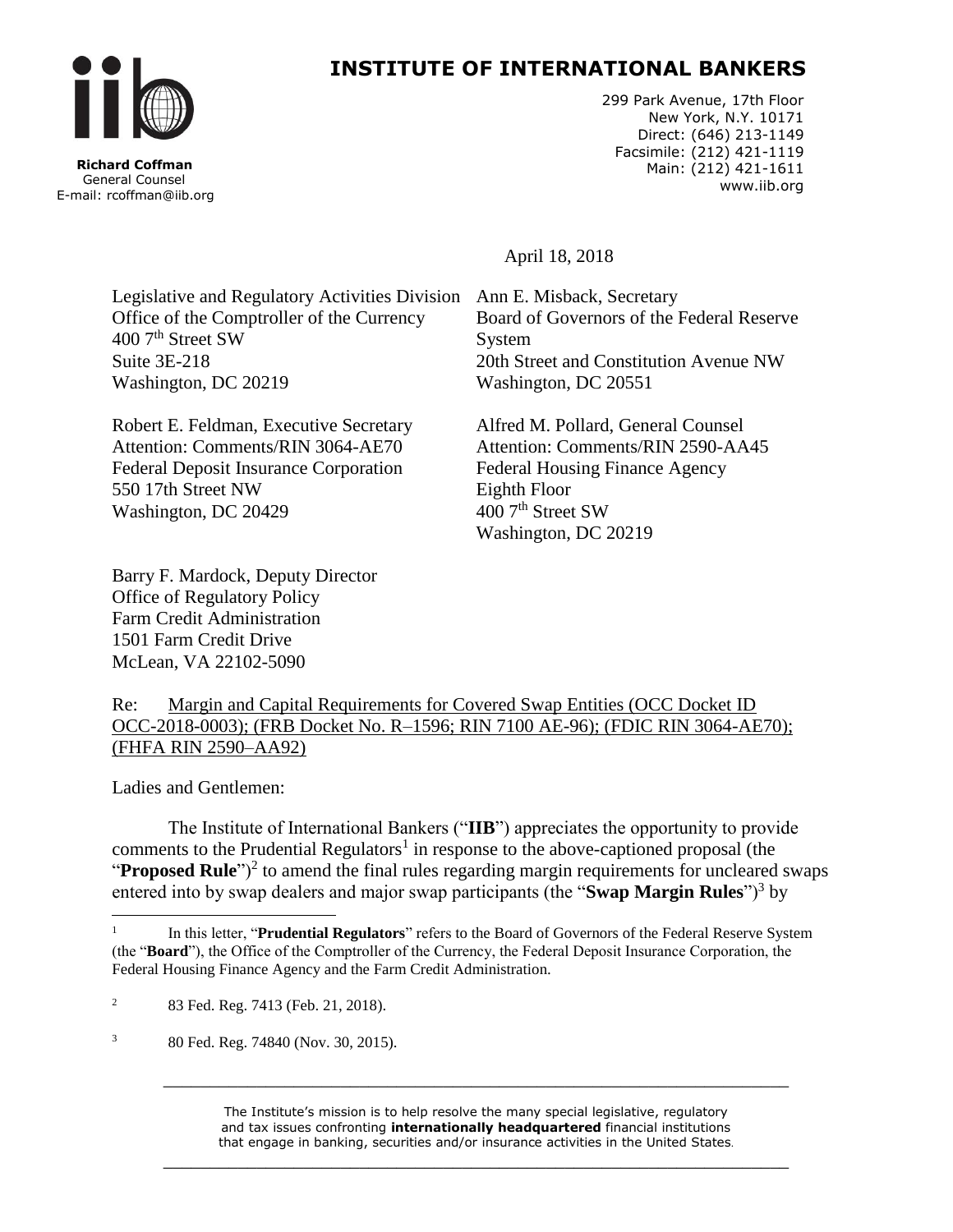

(i) amending the definition of eligible master netting agreement to align with the definition of qualifying master netting agreement in the federal banking agencies' regulatory capital and liquidity rules and (ii) clarifying that a legacy swap that is not currently subject to the requirements of the Swap Margin Rules would not become subject to the requirements of the Swap Margin Rules if the swap was amended solely to comply with the requirements of the final rules imposing restrictions on the termination rights in certain qualified financial contracts (the "**QFC Stay Rules**").<sup>4</sup>

We appreciate the Prudential Regulators' efforts to clarify the treatment of amendments made to comply with the QFC Stay Rules under the Swap Margin Rules. However, amendments made to comply with the QFC Stay Rules are only one example of amendments that should not trigger the application of the Swap Margin Rules. We are also concerned about the treatment of amendments driven by regulations or legislation similar to the QFC Stay Rules that have been promulgated in other jurisdictions.<sup>5</sup> In our comments below, we recommend that, instead of a rule amendment, the Prudential Regulators adopt guidance setting out a principles-based approach to clarify the treatment of amendments under the Swap Margin Rules generally, including risk-reducing amendments and amendments made to satisfy other regulatory requirements.

In the preamble to the Swap Margin Rules, the Prudential Regulators rejected requests to classify "new swap transactions as 'swaps entered into prior to the compliance date' [of the Swap Margin Rules]" out of a concern that doing so could "create significant incentives to engage in amendments and novations for the purpose of evading the margin requirements."<sup>6</sup> In the Proposed Rules, the Prudential Regulators reiterated concerns about the potential evasion of the Swap Margin Rules "if legacy swaps could be materially amended and remain not subject to the requirements of the [Swap Margin Rules]" as well as the potential difficulty of administering an approach that was based on the materiality or purpose of amendments or novations.<sup>7</sup>

The Prudential Regulators could still address these concerns if they utilized previously issued guidance around when an amendment to an existing swap constitutes a "new" swap when determining whether an amendment to an existing swap brings such swap into scope of the Swap Margin Rules. Under Title VII of the Dodd-Frank Act, the generally applicable test for whether

 $\overline{4}$ <sup>4</sup> 82 Fed. Reg. 56630 (Nov. 29, 2017); 82 Fed. Reg. 50228 (Oct. 30, 2017); 82 Fed. Reg. 42882 (Sept. 12, 2017).

<sup>5</sup> For example, other jurisdictions, such as the France, Germany, Italy, Japan, Switzerland and the United Kingdom, have introduced legislation or regulations similar to the QFC Stay Rules. As with the ISDA 2015 Universal Resolution Stay Protocol and the ISDA 2018 U.S. Resolution Stay Protocol, the ISDA industry-standard compliance mechanisms for these stay regulations amend existing financial contracts.

<sup>6</sup> 80 Fed. Reg. 74840, 74851.

<sup>7</sup> 83 Fed. Reg. 7413, 7418 note 37.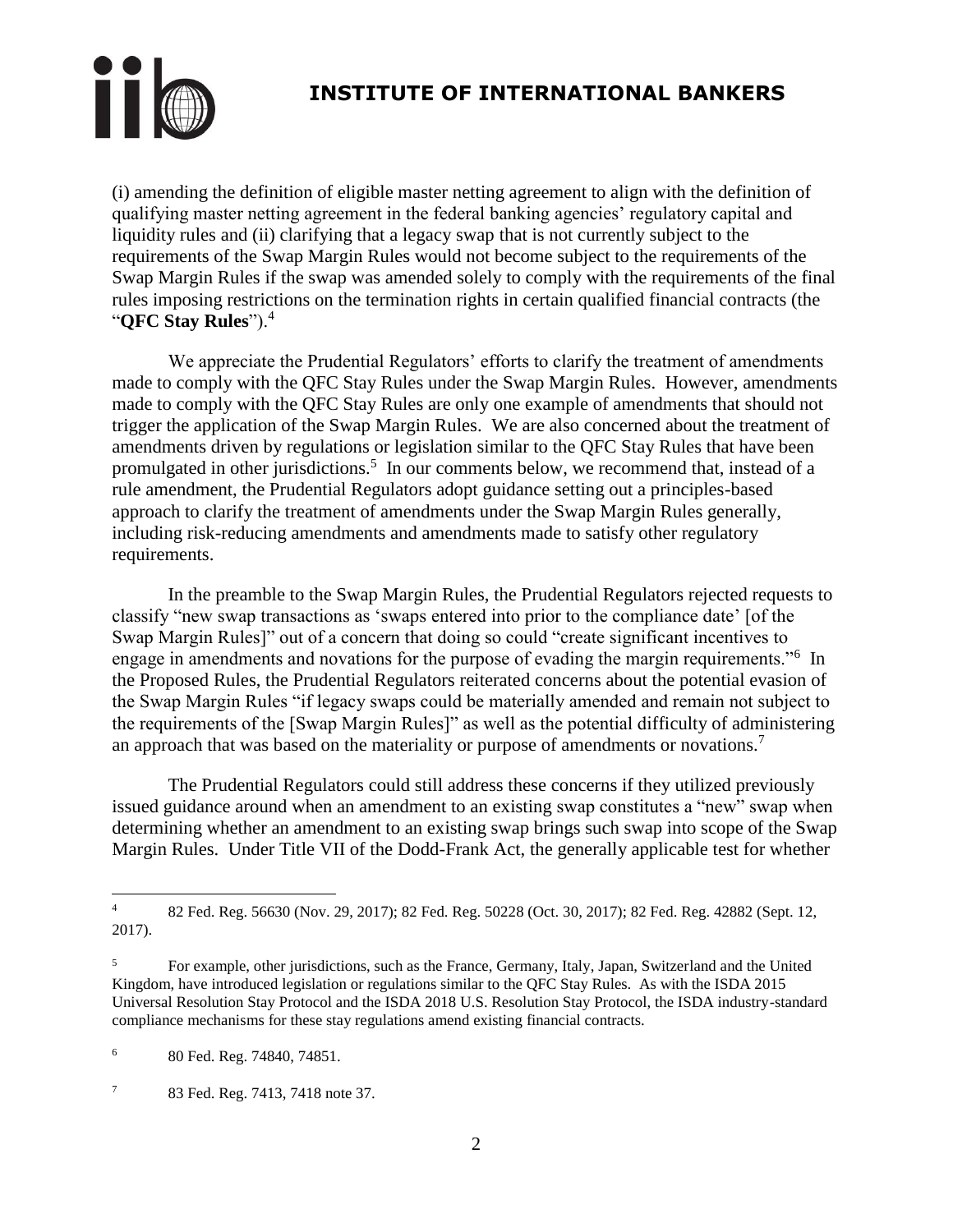

an amendment or modification to an existing swap would create a "new" swap and, therefore, trigger subsequently implemented requirements, is whether the amendment relates to a "material" term of the swap.<sup>8</sup> For example, the CFTC and SEC have identified an amendment of a swap to reflect the replacement of a "key person" of a hedge fund with a new "key person" as an amendment "not to a material term" of the swap, and they contrasted such an amendment with one that would change the reference securities underlying the swap, which they would view as material.<sup>9</sup> In most instances, an amendment to a material term is distinguished by the fact that it is accompanied by a change to the swap's pricing.

In addition, in the context of Title VII's clearing requirement, the CFTC has clarified the treatment of early terminations, novations, portfolio compression exercises and swaps resulting from the exercise of a legacy swaption.<sup>10</sup> These clarifications regarding early terminations, novations and portfolio compression exercises promote *bona fide* risk-reducing activity. In the case of legacy swaptions, they prevent counterparties from facing unforeseen liquidity demands due to events outside their control.

We believe that the foregoing analysis should also be relevant for the purposes of the Swap Margin Rules. The approach taken under Title VII is familiar to industry participants and more consistent with the views in other jurisdictions. Over the years in which it has been used in connection with CFTC rules, this approach has not proven to give rise to evasion risk—as immaterial amendments are not substitutes for new swaps—or difficulty of administration. Thus, we do not think it raises the concerns cited by the Prudential Regulators.

In addition, we are concerned that taking a different approach, which treats all amendments other than those related to the QFC Stay Rules as triggering the Swap Margin Rules, would actually be more difficult for the Prudential Regulators to administer in practice. This broader approach would require further amendments to the Swap Margin Rules each time legacy swaps are required to be amended to satisfy new regulations or legislation in one or more jurisdictions. For example, it is possible that legacy swaps will be required to address other regulations relating to resolution regimes. Our proposed approach provides more flexibility for the Prudential Regulators to address regulatory amendments through guidance rather than requiring additional formal rulemaking processes for each regulatory change. It also presents

 $\overline{a}$ 

<sup>8</sup> Commodity Futures Trading Commission ("**CFTC**") and Securities and Exchange Commission ("**SEC**"), Joint Final Rule, "Further Definition of 'Swap,' 'Security-Based Swap,' and 'Security-Based Swap Agreement;' Mixed Swaps; Security-Based Swap Agreement Recordkeeping." 77 Fed. Reg. 48208, 48286 (Aug. 13, 2012) (the "**Product Definitions**"). The Product Definitions were adopted as a joint rule by the CFTC and the SEC, in consultation with the Board.

<sup>9</sup> *Id.*, note 894.

<sup>10</sup> 77 Fed. Reg. 4441, 44445 (Jul. 30, 2012); CFTC Letter No. 13-01 (Mar. 18, 2013); CFTC Letter No. 13-02 (Mar. 20, 2013).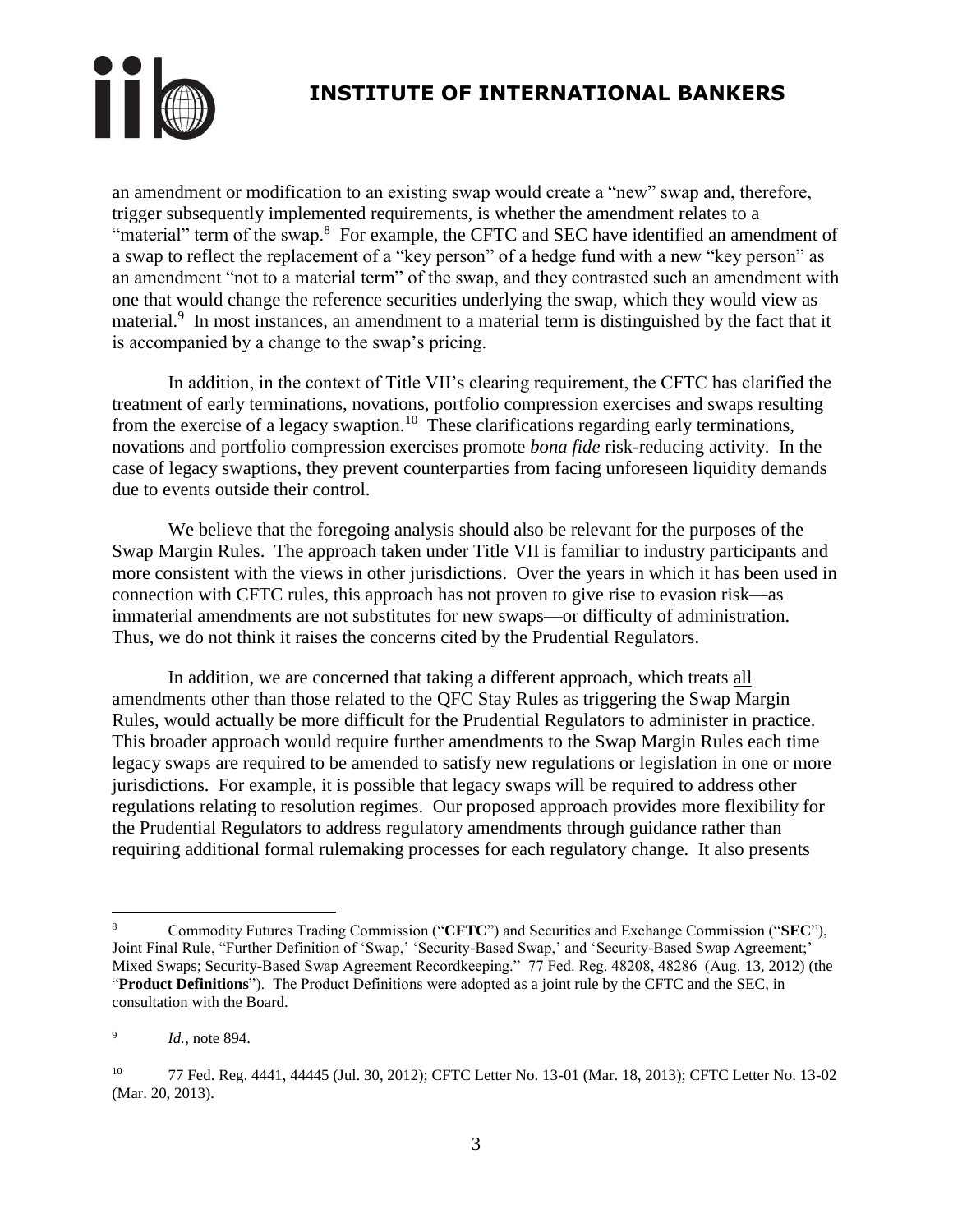

 $\overline{a}$ 

# **INSTITUTE OF INTERNATIONAL BANKERS**

certainty to market participants that ministerial, non-economic updates or clarifications would not bring a legacy swap into scope of the Swap Margin Rules.

Applying our proposed approach to amendments made under the QFC Stay Rules would result in such amendments not bringing a legacy swap into scope under the Swap Margin Rules. Under the QFC Stay Rules, regulated entities must conform their existing in-scope qualified financial contracts with counterparties in order to continue entering into new QFCs with such counterparties. Because amendments made to legacy swaps to comply with the QFC Stay Rules would not affect the material economic terms of the swaps, such amendments should not result in new swap transactions that would be subject to the Swap Margin Rules. Amendments made to comply with the QFC Stay Rules only affect the ability of a counterparty to exercise certain termination rights; accordingly, such amendments are more akin to changes to a "key person" provision, which also creates termination rights for counterparties, than amendments that affect the economic profile of the swap for the purposes of the Product Definitions. In addition, since such amendments would be made for the purpose of complying with certain of the Prudential Regulators' own regulatory requirements, such amendments do not raise the risk of evasion identified by the Prudential Regulators.

In addition, certain risk-reducing amendments, while impacting a material economic term of a swap, also should not qualify as a "new" swap under the existing Product Definition analysis of amendments or our proposed Swap Margin Rules analysis. Risk-reducing amendments, such as partial terminations or partial novations, decrease exposure to uncleared derivatives. Subjecting such risk-reducing amendments to the Swap Margin Rules would discourage effective risk management practices. This outcome would be contrary to the policy goals of the Swap Margin Rules, which are intended to mitigate counterparty credit risks.<sup>11</sup>

Another type of amendment that the Prudential Regulators should not treat as triggering the Swap Margin Rules are changes to elect a replacement rate for LIBOR and other reference rates subject to discontinuation as part of a transition process managed by regulatory authorities. Although a change to the underlier for a swap would generally constitute a material amendment, and thus trigger the Swap Margin Rules under the general approach described above, in instances where regulators are managing the discontinuation of a reference rate such a change is necessary to mitigate basis risk and exposure to fallback rates not intended to operate for the duration of a contract. In this context, changing the underlier is not a substitute for entering into a new swap so much as it is an effort to retain the economics of the existing swap following a reference rate discontinuation.

If the Prudential Regulators decide to move forward with the rule amendment as proposed, then, in order avoid providing a negative implication for the treatment of these categories of amendments under the Swap Margin Rules, we suggest that the Prudential

<sup>&</sup>lt;sup>11</sup> The stated purpose of the margin requirements is to "offset the greater risk to such entities and the financial system arising from the use of swaps that are not cleared." 79 Fed. Reg. 57347, 57386.